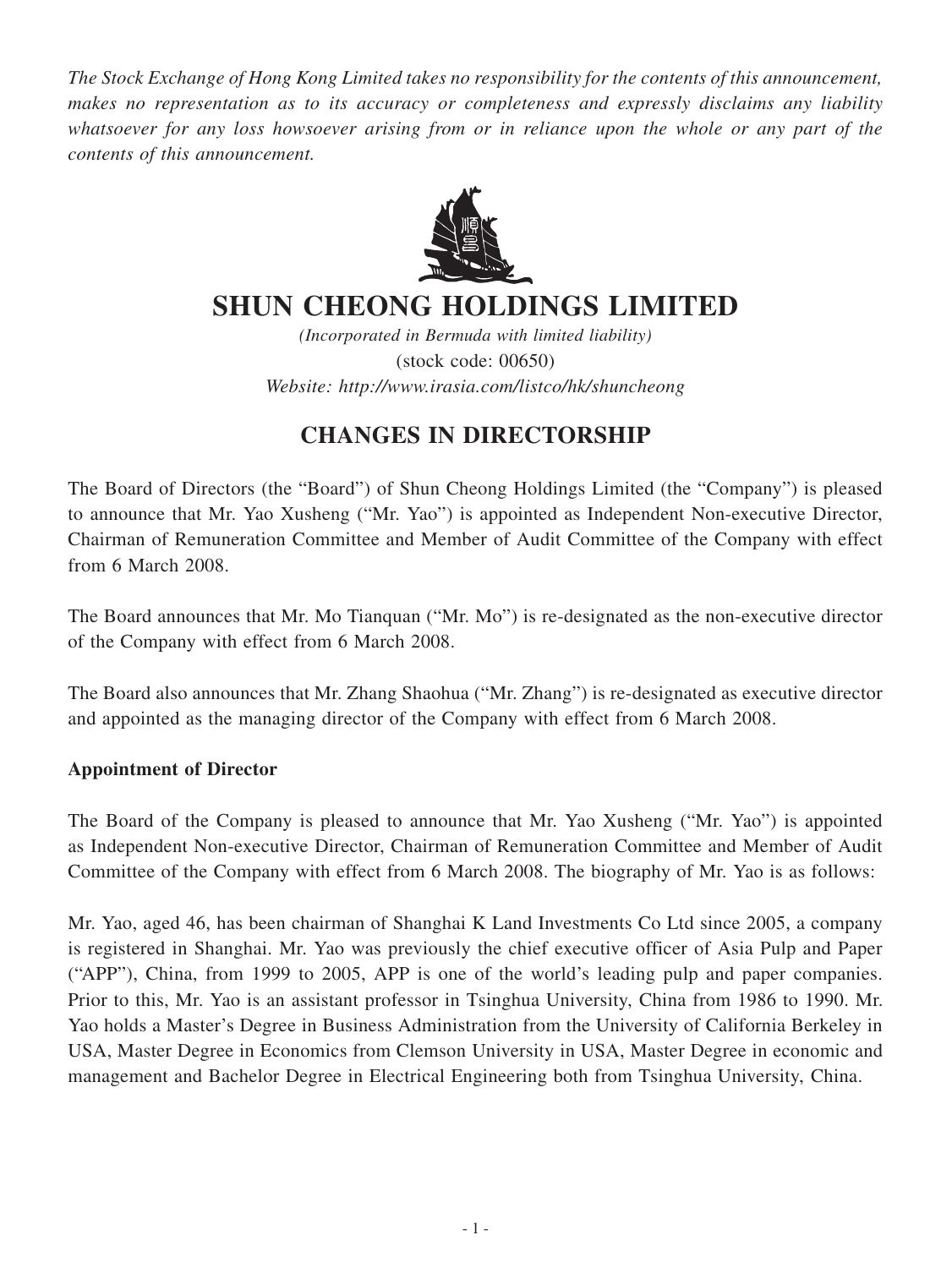As at the date of this announcement, Mr. Yao does not have any interests in the shares of the Company within the meaning of Part XV of the Securities and Futures Ordinance ("SFO", Chapter 571 of the Laws of Hong Kong). He does not hold any directorships in other listed companies in the last three years and he does not have any business relationship with any directors, senior management or substantial or controlling shareholders of the Company.

No service contract has been signed between the Company and Mr. Yao is not appointed for a specific term but is subject to retirement by rotation and re-election at the Company's annual general meeting in accordance with the Bye-laws of the Company. Mr. Yao is entitled to a director's fee of HK\$100,000 per annum plus reimbursement of out of pocket expenses which are based on the Company's remuneration policy adopted for independent non-executive directors. Save as disclosed, there are no other matters concerning Mr. Yao that need to be brought to the attention of the shareholders of the Company nor any information to be disclosed pursuant to the requirements of Rule 13.51(2) of the Listing Rules.

#### **Re-designation of Director**

The Board announces that Mr. Mo Tianquan is re-designation as the non-executive director of the Company with effect from 6 March 2008.

Mr. Mo, aged 44, was appointed as executive director of the Company on 2 May 2006. He has over 10 years of experience in the provision of on-line information and analysis on the trading, leasing, financing and valuation of real estate properties. He holds a Bachelor Degree in Mechanical Engineering from South China University of Technology, a Master Degree in Engineering from Tsinghua University, China and a Master degree in Economics from Indiana University, USA. He is a director and chief executive officer of SouFun Holdings Limited, a wholly-foreign-owned company conducting real estate internet business in the China. Mr. Mo is also a director of and has beneficial interests in all the issued share capital of Upsky Enterprises Limited, which is a substantial shareholder of the Company holding 70,178,249 shares of the Company, representing approximately 50.51% of the issued share capital of the Company. Mr. Mo is interested in 70,178,249 shares of the Company owned by Upsky Enterprises Limited within the meaning of Part XV of the Securities and Future Ordinance. He is the spouse of Ms. Cao Jing (Executive Chairman of the Company).

There is no service contract between the Company and Mr. Mo and the remuneration of the Mr. Mo will be determined by the Board. Mr. Mo is not appointed for a specific term but he is subject to retirement by rotation and re-election at annual general meetings of the Company pursuant to the Byelaws the Company. Save as disclosed, Mr. Mo does not have any relationship with any directors, senior management or substantial or controlling shareholders of the Company.

Save as disclosed, Mr. Mo does not have any interests in the shares of the Company within the meaning of Part XV of the Securities and Future's Ordinance. Save as disclosed, there are no other matters concerning Mr. Mo that need to be brought to the attention of the shareholders of the Company nor any information to be disclosed pursuant to the requirements of Rule 13.51(2) of the Rules Governing the Listing of Securities on The Stock Exchange of Hong Kong Limited (the "Listing Rules").